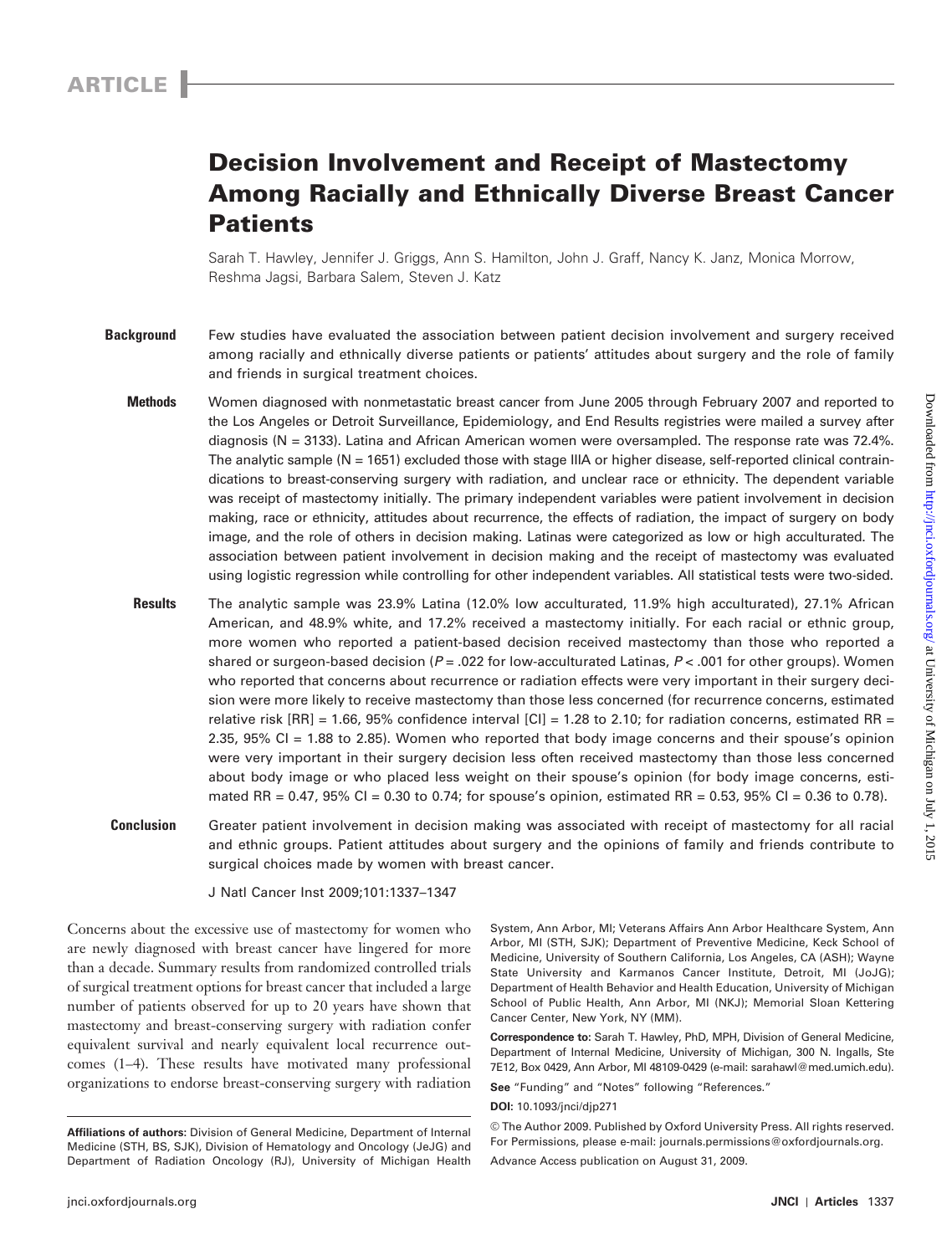## **CONTEXT AND CAVEATS**

#### **Prior knowledge**

Although variation in patient involvement in breast cancer surgical treatment decisions exists, few studies have evaluated the association between patient decision involvement and receipt of surgery among racially and ethnically diverse patients or patients' attitudes about surgery and the role of family and friends in surgical treatment choices.

#### **Study design**

Women diagnosed with nonmetastatic breast cancer from June 1, 2005, through February 1, 2007, who were reported to the Surveillance, Epidemiology, and End Results registries in the Los Angeles and Detroit metropolitan areas were mailed a survey soon after diagnosis to ascertain the degree of patient involvement in decision making, race or ethnicity, attitudes about disease recurrence, the effects of radiation, and the impact of surgery on body image and the role of friends and family in decision making. Latina and African American women were oversampled.

#### **Contribution**

Greater patient involvement in decision making was associated with greater receipt of mastectomy in all racial and ethnics groups. Women who reported that concerns about recurrence or the effects of radiation were very important in their treatment decision making were more likely to receive mastectomy initially than those who were less concerned, whereas those who reported that concern about body image and their spouse's opinion were very important factors in their surgery decision were less likely to receive mastectomy initially than those who were less concerned or placed less weight on their spouse's opinion.

#### **Implications**

Patient attitudes about surgery as well as the opinions of family and friends contribute to surgical choices made by women with breast cancer.

#### **Limitations**

Patient involvement was self-assessed and may be subject to recall bias. The results may not be generalizable to all women with breast cancer. Some measures, such as decision involvement and patient attitudes, have not been validated in Spanish-speaking populations.

From the Editors

as the preferred treatment for eligible patients with early-stage breast cancer. Indeed, the use of breast-conserving surgery with radiation has emerged as a quality indicator that is promoted by some health-care systems  $(5-7)$ .

Data from population-based cancer registries as well as from clinical settings indicate that the current rate of mastectomy for early-stage breast cancer ranges from  $20\%$  to  $40\%$  (8-10). Mastectomy rates also vary markedly across geographic areas in the United States (11,12). In addition, receipt of mastectomy is associated with clinical characteristics, including tumor size and tumor behavior  $(12-14)$ , and possibly with demographic factors, including the patient's race, ethnicity, education level, and income.

The receipt of surgery for breast cancer is determined by the interplay between the surgeon's recommendation and the patient's preferences. Some have argued that the variation in mastectomy rates may be explained, in part, by a lack of patient involvement in

decisions about surgery for breast cancer  $(15-17)$ , particularly among racial and ethnic minorities and socioeconomically disadvantaged groups (18). Although there has been much research describing the role of patients in decision making about surgical treatment for breast cancer (19-24), relatively little has linked patient involvement in treatment decisions to actual treatment utilization, and the results of this research are mixed. Two studies found that greater patient involvement in treatment decision making is associated with more frequent receipt of mastectomy  $(25,26)$ ; however, another study did not corroborate this finding (27). A patient's concerns about breast cancer recurrence have been associated with the receipt of mastectomy (25). A recent study showed that other patient attitudes, such as the desire to keep the breast and to avoid undergoing radiation therapy, were also associated with the choice of mastectomy (28).

The studies to date regarding patient decision making and surgical choice have several limitations that need to be considered. First, they failed to distinguish between mastectomy as the initial surgical treatment for the affected breast vs mastectomy after initial breast-conserving surgery with radiation. Importantly, some research suggests that approximately 9% of patients who received mastectomy underwent the procedure after unsuccessful initial attempts at breast-conserving surgery (M. Morrow, R. Jagsi, A. A. Alderman, unpublished data). The decision-making process is likely to be quite different for initial surgical treatment and re-excision after initial breast-conserving surgery with radiation. Second, the studies to date have been limited in the diversity of the patient population, and none has had large numbers of racial or ethnic minorities, particularly Latina patients. Latinas constitute a growing proportion of the US population and are increasingly represented among women who are diagnosed with breast cancer (29); yet, few published reports have addressed the perspectives of Latinas regarding breast cancer treatment decision making. Two studies found that despite the similar rates of surgical procedures among Latina women and women of other racial and ethnic groups, less acculturated Latina women reported much greater dissatisfaction with the decision process than other women (30) and expressed a desire for more information (31). Some studies suggest that language, literacy, and acculturation may pose barriers to informed treatment decision making, particularly for Latina breast cancer patients (32–34). Patients of Latina ethnicity have also been found to involve others in treatment decision making more often than non-Latina breast cancer patients (32-34). However, these studies were limited by their small sample sizes and selected clinical settings. Finally, no studies to our knowledge have evaluated the degree to which patients' families and friends contribute to treatment decision making and treatment choices, despite research showing the importance of family and friends to Latina patients in particular (32).

To address these gaps in our knowledge about breast cancer treatment decision making, we performed a population-based study in two large US urban areas with two research objectives: 1) to evaluate the association between patient involvement in decision making and the receipt of mastectomy among racially and ethnically diverse patients with early-stage breast cancer and 2) to assess factors associated with choice of mastectomy as the initial treatment for breast cancer, including patient attitudes regarding surgery and the involvement of others in the decision-making process.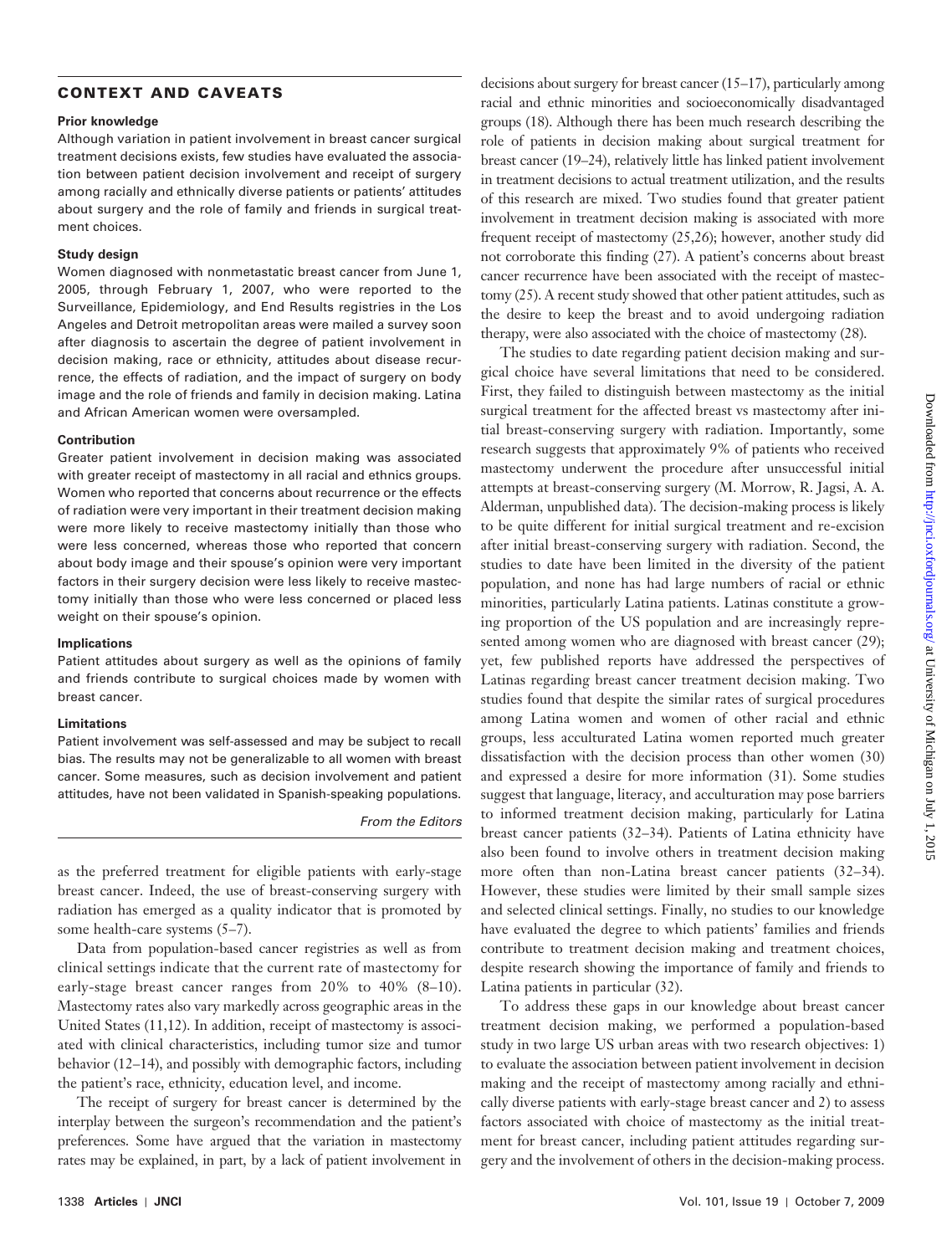On the basis of previous work  $(25)$ , we hypothesized that, overall, more patient involvement in decision making would be associated with receipt of mastectomy and that patient attitudes would be associated with the decision whether or not to have mastectomy.

# **Methods**

## **Study Population and Sampling**

The eligible study population consisted of women aged 20–79 years at diagnosis with an incident case of primary ductal carcinoma in situ (stage 0) or invasive breast cancer (stage I–IIIB), based on the Surveillance, Epidemiology, and End Results (SEER) summary stage (35). Any such patients who were white, African American, or Latina and were reported to the Los Angeles Cancer Surveillance Program or the Metropolitan Detroit Cancer Surveillance System, the SEER program registries for the metropolitan areas of Los Angeles, California, and Detroit, Michigan, respectively, from June 1, 2005, through February 1, 2007, were eligible. Asian women were excluded because they were being recruited for another Los Angeles SEER study, and SEER protocol generally prohibits enrollment into multiple concurrent studies. SEER registries are population based, meaning that patient information is obtained by the registry from all sources in the SEER catchment area (36). Using a population-based registry yields a study sample that is generally representative of the population of the respective geographic area in terms of sex, race or ethnicity, age, and other demographic characteristics (36). We used the rapid case ascertainment method (37), which allows the SEER registries to identify patients within 1 month of their diagnosis. From the Los Angeles sample, we selected all African American women based on demographic information provided by the treating hospitals to the SEER registry. Because Latina status is not always accurately collected by the treating hospital at the time of diagnosis, we used an alternative sampling strategy to identify the maximum number of Latina patients among the Los Angeles sample. We selected all women who were designated as Hispanic by their treating hospital and all women whose surname indicated a high probability that they were Latina based on a list of Spanish surnames generated from the 1980 US Census (38). We then selected a random sample of approximately 11% of the white (non-Spanish-surnamed) patients. From the Detroit sample, we likewise selected all African American women based on the demographic information provided by the hospitals in which they were treated. We then selected a random sample of approximately 67% of the remaining non-African American patients, whom we classified as white.

# **Data Collection**

We notified the physician of each selected patient of our intention to contact his or her patient and gave the physician the option to exclude any patient(s). If there was no physician objection, we initiated the Dillman method (39) for contacting patients to encourage a survey response from those patients who were identified as eligible based on the criteria above. This method involves mailing an introductory letter, survey materials, including an informed consent form describing the risks and benefits of participation, a selfaddressed stamped return envelope, and a monetary incentive (\$10) (39). A multimethod follow-up approach was used, including a postcard reminder sent within 3 weeks of nonresponse followed by a telephone reminder by a bilingual SEER staff member (39). Participants were encouraged to complete the survey from the original packet; some were sent a second survey if necessary. A telephone option was offered to those for whom reminders did not result in return of a completed survey.

The patient survey instrument (available online as Supplementary material) was translated into Spanish using a standard approach that includes translation to Spanish by a native Spanish speaker followed by back-translation into English by different bilingual speakers (40). All Los Angeles patients who were likely to be Latina based on hospital or surname-based census information were sent study materials in English and Spanish. The Spanish version of the survey was not sent to the Detroit patients because less than 5% of Detroit population is Hispanic or Latino (41), and thus, we suspected that there were very few monolingual Spanishspeaking patients in the metropolitan Detroit area.

The study protocol, including all human subject involvement, was approved by the institutional review boards of the University of Michigan, the University of Southern California, and Wayne State University. All participants received information about the purpose of the study, the risks and benefits of participation, and patient confidentiality. A waiver of documentation of signed informed consent was obtained from all participating-site institutional review boards.

## **Study Sample and Response Rate**

During the study period, 3252 eligible patients were accrued, including 811 Latina patients, 920 African American patients, 1452 white patients, and 69 patients of other races and/or ethnicities (Figure 1). The accrued sample included approximately 70% of the Latina and African American patients and approximately 30% of non-Latina white patients diagnosed in the metropolitan areas of Los Angeles and Detroit during the study period. After initial physician and patient contact, 119 total patients were excluded for the following reasons: the physician refused permission to contact the patient ( $n = 20$ ), the patient did not speak English or Spanish ( $n = 17$ ), the patient was too ill or not competent to participate ( $n = 59$ ), or the patient did not acknowledge that she had breast cancer  $(n = 23)$ . Of the 3133 patients included in the final accrued sample, 432 (13.8%) could not be located or contacted and 411 (13.1%) patients were located and contacted but did not return the survey. Information from the survey was merged to Los Angeles and Detroit SEER data for all patients in the final sample. There were 22 respondents (0.6%) who completed the survey but the information they provided could not be merged to SEER data as an incident case and thus were excluded for nonresponse. Thus, the final sample included 2268 patients (72.4% response rate) of whom 96.5% completed a written survey and 3.5% completed a telephone survey.

The survey response rates were 73.5% for Latina patients, 66.4% for African American patients, and 74.2% for white patients  $(P < .001)$ . Compared with respondents, nonrespondents were more likely to have stage II or stage III disease (43.4% vs 40.5%,  $P = .005$ ) and were less likely to have received breast-conserving surgery (54.5% vs 63.2%, *P* = .02).

The analyses for this article included only women whose documented summary stage in SEER (35) was ductal carcinoma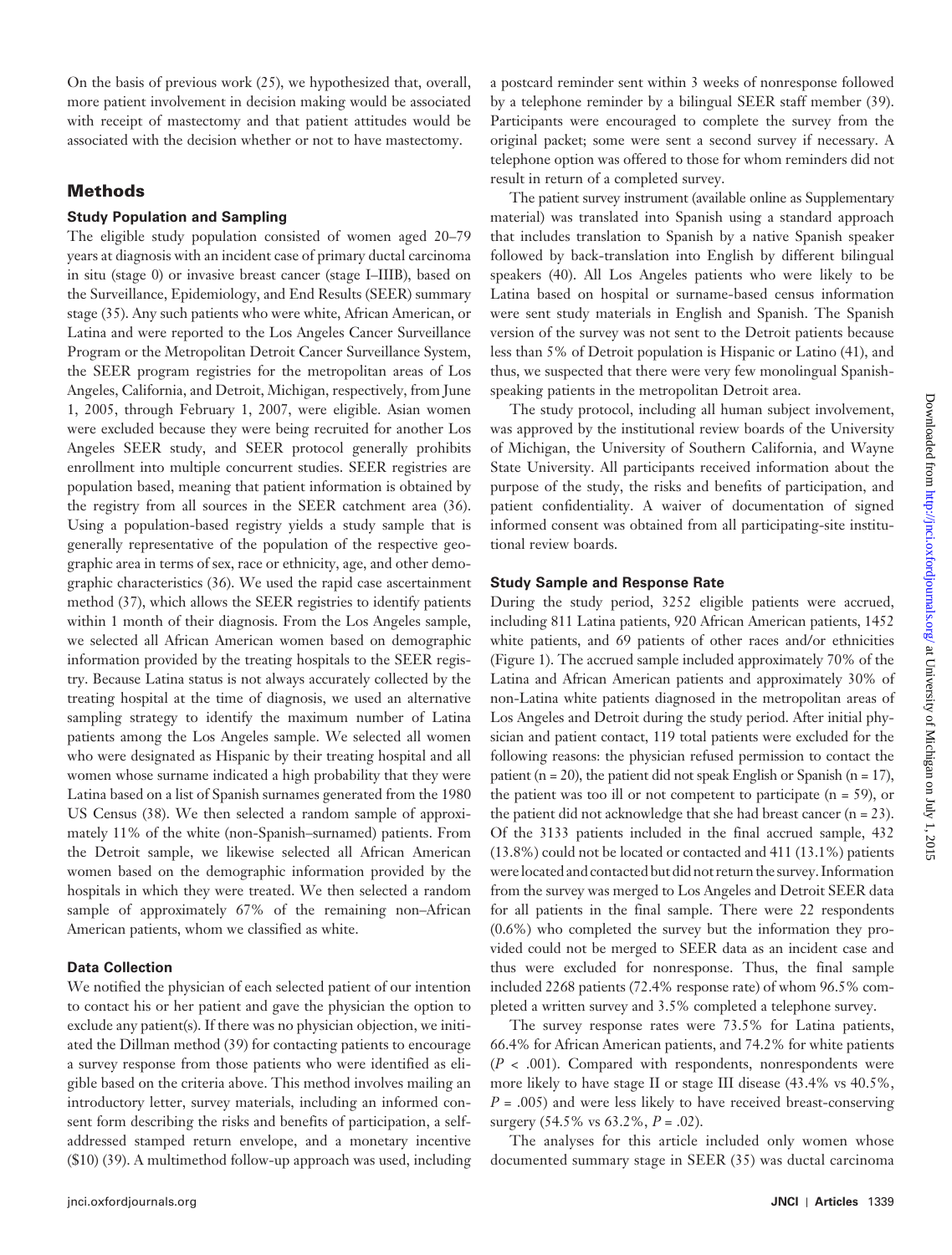in situ I or II because treatment guidelines state that both mastectomy and breast-conserving surgery with radiation are viable treatment options for these stages of breast cancer (42,43). Thus, we excluded women with stage IIIA or higher disease (n = 204). We also excluded women with a self-reported clinical contraindication to breast-conserving surgery with radiation (n = 250), such as those who had been treated with radiation or whose tumor was large relative to the size of the breast. An additional 119 women were excluded because they had both stage IIIA or higher disease and a self-reported clinical contraindication. We also excluded women  $(n = 44)$  who did not designate their racial or ethnic group or indicated "other" on the survey and whose race or ethnicity could not be determined from SEER. After these exclusions, the final analytic sample for this analysis was 1651 patients (Figure 1).

## **Outcome Measures**

Our survey measures and analysis plan were guided by a conceptual framework of health-care utilization (44) and our previous work, which has focused on understanding the relationship between patient-physician communication and treatment use  $(24, 25, 45-47)$ . Development of the patient survey was based on this framework and on extensive pilot testing  $(25, 45-47)$ . The primary outcome variable for this analysis was the initial surgical treatment the patient received (mastectomy vs breast-conserving surgery). This information was obtained by asking patients, "What was the first surgery that you had to remove your breast cancer after the biopsy test?" Respondents could choose mastectomy, lumpectomy (ie, breast-conserving surgery), or no more surgery. Those who chose lumpectomy were able to indicate that they then had no more surgery, had another lumpectomy, or eventually had a mastectomy.

There were two primary independent variables: patient involvement in the surgical treatment decision and patient race and ethnicity. Patient decision involvement was measured using the Control Preferences Scale developed by Degner et al. (48). The Control Preferences Scale is a widely used and validated (48,49) scale for measuring decision involvement that asks respondents to rate their actual involvement in a medical decision on a 5-point scale for which  $1 = \text{my surgeon made the decision with little input from me, } 2 = \text{my}$ surgeon made the decision after seriously considering my opinion,  $3 = \text{my surgeon}$  and I shared equally in the decision,  $4 = \text{I}$  made the decision after seriously considering my surgeon's opinion, and  $5 = I$ made the decision with little input from my surgeon. We recoded this variable into three categories to describe the decision process as was done in previous work evaluating patient involvement in breast cancer treatment decision making  $(24, 46, 47)$ : 1-2 = surgeon-based decision,  $3 =$  shared decision, and  $4-5 =$  patient-based decision.

Patient self-reported race and ethnicity was categorized into four groups: Latina-low acculturation, Latina-high acculturation, African American, or white. We classified the Latina patients as low or high in acculturation by using the Short Acculturation Scale for Hispanics developed by Marín et al. (50,51). The Short Acculturation Scale for Hispanics comprises a set of five questions that are based largely on the respondent's language preferences, each of which are answered on a 5-point scale  $(1 = only Spanish, 2 = Spanish better)$ than English,  $3 =$  Spanish and English equally well,  $4 =$  English better than Spanish, and 5 = only English). The Short Acculturation Scale for Hispanics has been widely used to evaluate acculturation in Hispanic populations  $(52, 53)$ . We have further evaluated the reliability of the Short Acculturation Scale for Hispanics by comparing it with other measures of acculturation, including the number of years the respondent has lived in the United States and the country of origin of the respondent's mother and father (54). Other

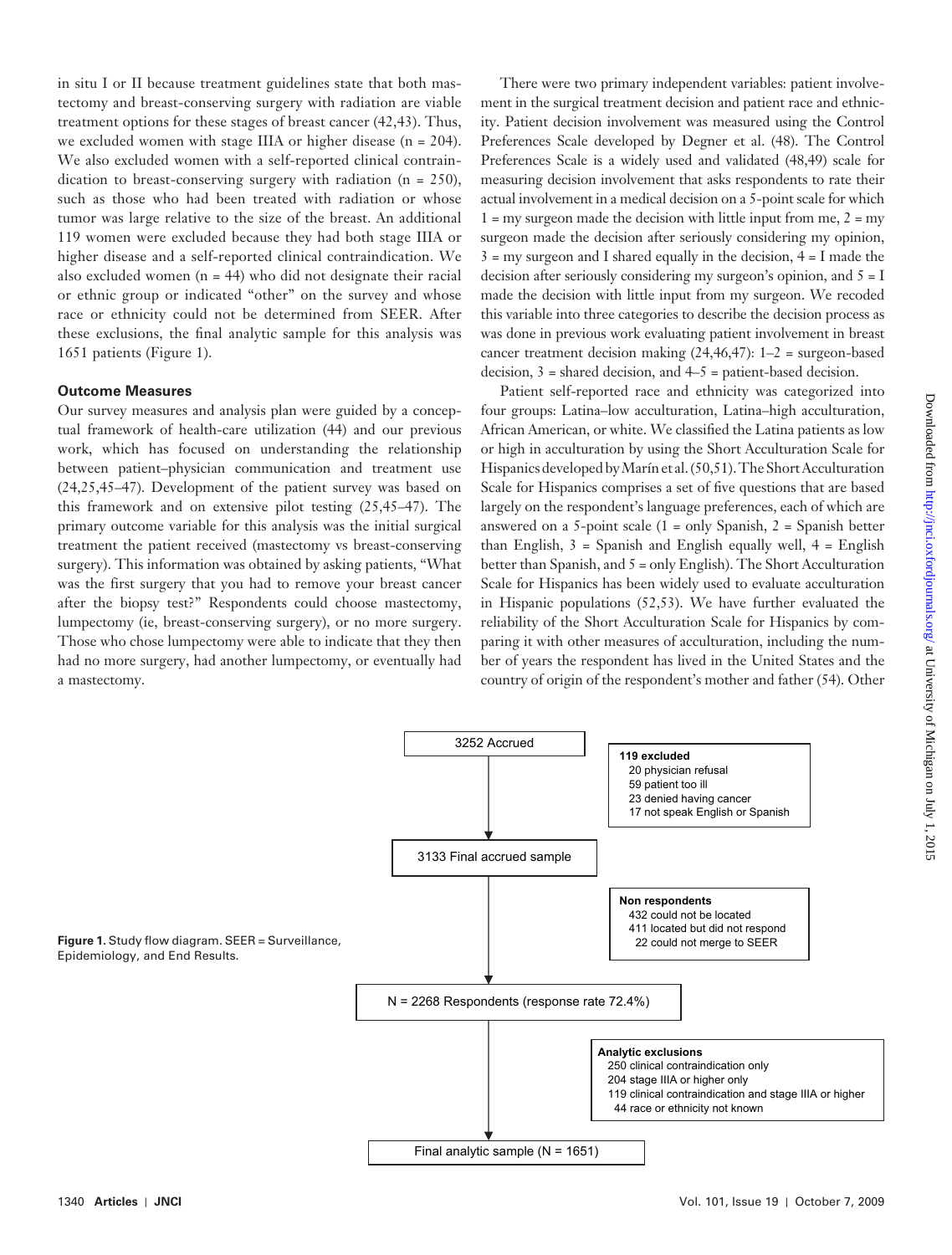patient demographic variables included age at diagnosis, highest completed education level (less than high school, high school graduate, some college, college graduate, or higher), marital status (married or partnered, not married), annual household income (<\$30 000, \$20 000 – \$59 999, \$60 000 – \$89 999, ≥\$90 000, missing) and type of health insurance (none, employer only, Medicare and/ or Medicaid only, other). Age was evaluated in three categories  $(29-44, 45-64, or 65-79 years)$  as well as continuously. Cut points for income and age were chosen to ensure a relatively equal distribution in each category. The clinical variables used in the analysis were from the SEER record and included the tumor size in millimeters  $(\le 20, 20 - 39, > 40 \text{ mm}, \text{missing})$ , histological grade  $(35)$  (well differentiated, moderately differentiated, poorly differentiated, or unknown), and tumor behavior (ductal carcinoma in situ or invasive). Cut points for clinical factors were based on the SEER summary stage manual (35). These clinical variables were used in our analysis because they are generally available to both surgeons and patients at the time of the initial surgical consultation, whereas pathological stage is not available until after the biopsy.

We evaluated additional factors that we hypothesized might affect the association between patient decision involvement and receipt of mastectomy, including measures of patient attitudes regarding surgery and the role of others in the patient's decisionmaking process. Patient attitudes regarding surgery were assessed by asking patients to indicate the importance of issues related to cancer recurrence, radiation, and body image in their decision making about surgical treatment. For recurrence and body image, patients responded to three questions, each of which had a 5-point response scale (1 = not at all important, 2 = a little important, 3 = somewhat important,  $4 =$  quite important, and  $5 =$  very important). In each case, the responses to these three questions were summed to create one continuous measure (range:  $3-15$  points) that reflected the degree of importance of these issues in surgical treatment decision making. A 75% cut point was then used to create a two-level variable (ie,  $\geq 75\%$  of the summary score frequency distribution was considered quite or very important vs <75% considered not or a little important) describing the importance of recurrence and body image concerns in treatment decision making. The same procedure was used to create a two-level variable related to the importance of radiation concerns; however, only two questions rather than three were used to create the final variable.

We used four survey questions to evaluate the role of others in decision making. The first asked the respondent whether she had a friend or family member accompany her during the treatment consultation (yes, no). The remaining three questions asked the respondent to report how important her spouse (or partner), family, and friends were in her treatment decision on a 5-point scale in which  $1 = not at all important, 2 = a little important, 3 = somewhat import.$ tant,  $4 =$  quite important, and  $5 =$  very important. Each of these questions were then categorized to create three two-level variables reflecting the importance of the spouse, family, and friends (not at all, a little, or somewhat important  $[1-3]$  points) vs quite or very important [4–5 points]) in surgical treatment decision making.

## **Statistical Analysis**

We first generated descriptive statistics for all of the variables. We then evaluated associations between race and ethnicity, the outcome variable (receipt of mastectomy or breast-conserving surgery), and all independent variables. Analysis of variance was used to evaluate racial and ethnic differences in age at diagnosis, and  $\chi^2$ tests were used to test for differences by race or ethnicity in mastectomy use and in all other categorical independent variables. We compared the association between decision involvement and mastectomy use among the three racial and ethnic groups by using the  $\chi^2$  test. We also used the  $\chi^2$  test to compare the association between patient attitudes about surgery and mastectomy use among the racial and ethnic groups. All statistical tests were two-sided, and a *P* value less than .05 was considered statistically significant. We adjusted for design effects by applying a sample weight to the point estimates to account for differential selection by race, ethnicity, and nonresponse.

We used three logistic regression models to examine the independent effects of these factors on the odds of having a mastectomy as the initial surgical treatment. The variables included in model 1 were patient involvement in decision making and race or ethnicity, controlling for all other demographic and clinical factors. Model 2 additionally controlled for patient attitudes regarding recurrence, radiation, and body image, and model 3 additionally controlled for the four questions that measured the role of others in decision making. Wald  $\chi^2$  tests were used to evaluate the statistical significance of subsets of the coefficients for decision involvement and race or ethnicity (55). A final model controlled for all two-way interactions between race or ethnicity and the decisioninvolvement, attitudes-regarding-surgery, and the importance-ofothers variables. Each model adjusted the SEs for clustering of patients within surgeons (56). We could not control for site (Los Angeles vs Detroit) because there were very few Latina patients in Detroit. All analyses were conducted using Stata software for Windows (version 10.0; StataCorp LP, College Station, TX). The odds ratios and 95% confidence intervals (CIs) generated by logistic regression were corrected as described by Zhang and Yu (57) to account for the fact that the incidence of the outcome of interestmastectomy use—was greater than 10%; estimated relative risks (RRs) are presented.

# **Results**

The mean time from the date of definitive surgical treatment and response to the survey was 9 months (SD = 3.2 months). The analytic sample ( $N = 1651$ ) was 23.9% Latina (12.0% low acculturated, 11.9% high acculturated), 27.1% African American, and 48.9% white (Table 1). Among the patients with stage 0–II cancer and no contraindication to breast-conserving surgery with radiation, 17.2% received mastectomy (19.7% of the low-acculturated Latina patients, 19.3% of high-acculturated Latina patients, 13.0% of the African American patients, and 17.1% of the white patients;  $\chi^2$  statistic = 6.89, *P* = .142). Overall, 38.1% of women reported a shared surgical treatment decision, 34.4% reported a patient-based decision, and 27.5% reported a surgeon-based decision. Lowacculturated Latina patients reported a surgeon-based treatment decision more often than other patient groups (33.1% vs 26.7% for high-acculturated Latina patients, 26.2% for African American patients, and 24.0% for white patients;  $\chi^2$  statistic = 10.8, *P* = .096)  $(Table 1)$ .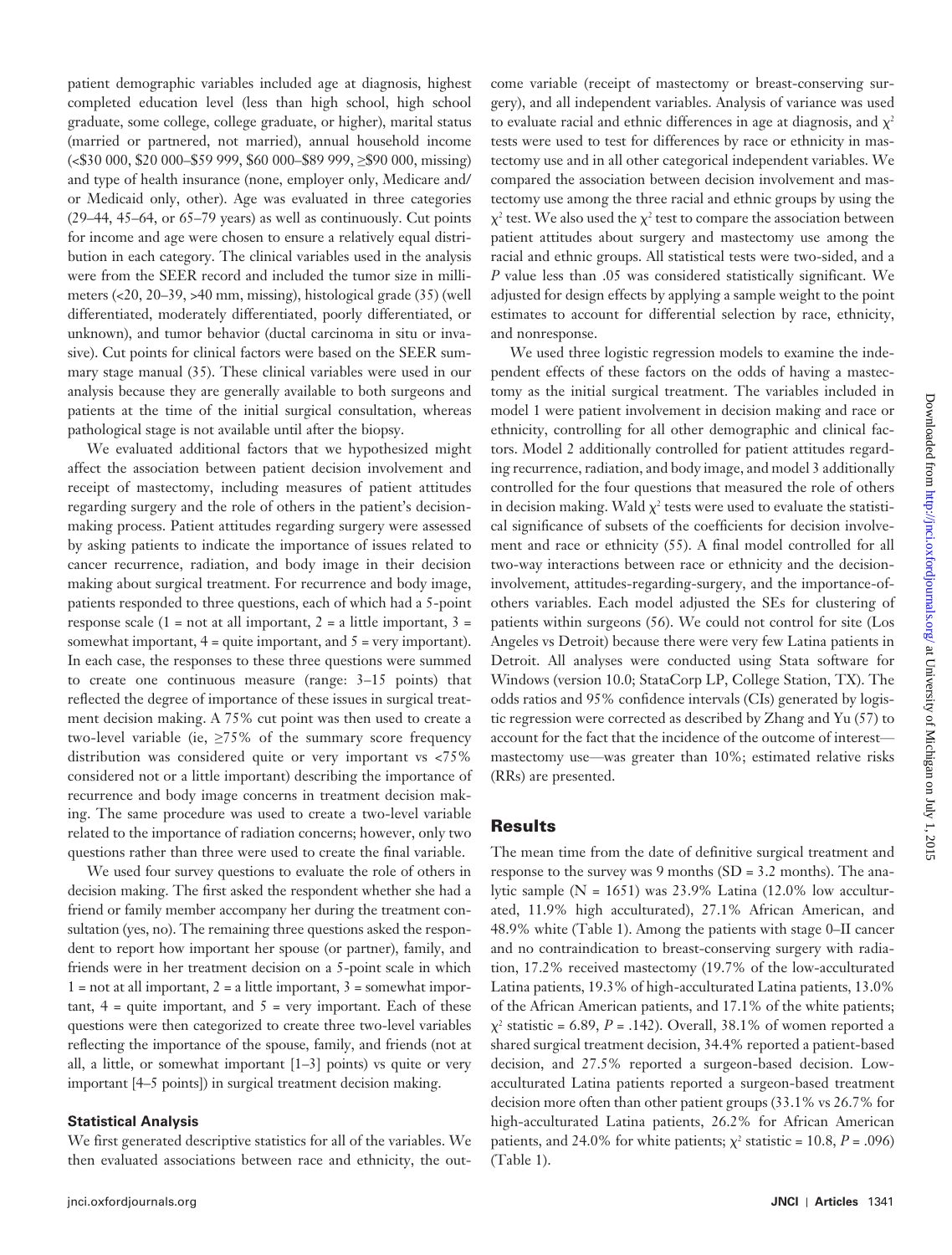|  |  | <b>Table 1.</b> Characteristics of the analytic sample by race and ethnicity ( $N = 1651$ )* |
|--|--|----------------------------------------------------------------------------------------------|
|--|--|----------------------------------------------------------------------------------------------|

| <b>Characteristic</b>                           | Low-acculturated<br>Latina ( $n = 198$ ) | High-acculturated<br>Latina ( $n = 197$ ) | <b>African American</b><br>$(n = 448)$ | White<br>$(n = 808)$ | Pt      |
|-------------------------------------------------|------------------------------------------|-------------------------------------------|----------------------------------------|----------------------|---------|
| Primary outcome                                 |                                          |                                           |                                        |                      |         |
| Initial surgical treatment, %                   |                                          |                                           |                                        |                      |         |
| Mastectomy                                      | 19.7                                     | 19.3                                      | 13.0                                   | 17.1                 |         |
| Breast-conserving surgery                       | 80.3                                     | 80.7                                      | 87.0                                   | 82.9                 | .142    |
| Independent variables                           |                                          |                                           |                                        |                      |         |
| Decision involvement, %                         |                                          |                                           |                                        |                      |         |
| Surgeon based                                   | 33.1                                     | 26.7                                      | 26.2                                   | 24.0                 |         |
| Shared                                          | 37.4                                     | 33.5                                      | 40.4                                   | 41.1                 |         |
| Patient based                                   | 29.5                                     | 39.8                                      | 33.4                                   | 34.9                 | .096    |
| Mean age at diagnosis, y (SD)                   | 55.4 (11.2)                              | 56.4 (12.7)                               | 57.3 (11.3)                            | 58.6 (10.9)          | .083‡   |
| Education level, %                              |                                          |                                           |                                        |                      |         |
| Less than high school                           | 71.2                                     | 21.8                                      | 15.0                                   | 6.3                  |         |
| High school graduate                            | 17.7                                     | 20.3                                      | 16.0                                   | 24.9                 |         |
| Some college                                    | 8.6                                      | 39.6                                      | 41.5                                   | 35.5                 |         |
| College graduate                                | 2.5                                      | 18.3                                      | 26.6                                   | 33.2                 | < .001  |
| Marital status, %                               |                                          |                                           |                                        |                      |         |
| Not married                                     | 40.9                                     | 42.1                                      | 58.0                                   | 38.0                 |         |
| Married/partnered                               | 59.1                                     | 57.9                                      | 42.0                                   | 62.0                 | < .001  |
| Annual household income in \$, %                |                                          |                                           |                                        |                      |         |
| $<$ 30000                                       | 54.0                                     | 28.9                                      | 31.9                                   | 17.3                 |         |
| 30000-59999                                     | 13.6                                     | 25.4                                      | 25.7                                   | 24.9                 |         |
| 60000-89999                                     | 1.01                                     | 12.7                                      | 16.3                                   | 17.1                 |         |
| $\geq$ 90000                                    | 0.51                                     | 16.2                                      | 10.7                                   | 23.4                 |         |
| Missing                                         | 30.8                                     | 16.8                                      | 15.4                                   | 17.3                 | $-.001$ |
| Insurance, %                                    |                                          |                                           |                                        |                      |         |
| None                                            | 24.2                                     | 7.1                                       | 3.4                                    | 2.1                  |         |
| Employer only                                   | 16.7                                     | 10.7                                      | 14.3                                   | 7.8                  |         |
| State (Medicare and/or Medicaid)                | 13.6                                     | 30.5                                      | 37.1                                   | 30.8                 |         |
| Other coverage                                  | 45.5                                     | 51.8                                      | 45.3                                   | 59.5                 | < .001  |
| Tumor behavior, %                               |                                          |                                           |                                        |                      |         |
| <b>DCIS</b>                                     | 26.3                                     | 22.3                                      | 25.0                                   | 21.7                 |         |
| Invasive                                        | 73.7                                     | 77.7                                      | 74.0                                   | 78.3                 | .543    |
| Tumor size in mm, %                             |                                          |                                           |                                        |                      |         |
| $<$ 20                                          | 56.21                                    | 56.9                                      | 56.7                                   | 64.3                 |         |
| $20 - 39$                                       | 27.7                                     | 27.9                                      | 29.2                                   | 24.0                 |         |
| $\geq 40$                                       | 8.6                                      | 9.1                                       | 8.1                                    | 7.3                  |         |
| Missing                                         | 7.6                                      | 6.1                                       | 6.0                                    | 4.3                  | .400    |
| Quite/very important in decision making, %      |                                          |                                           |                                        |                      |         |
| Recurrence                                      | 55.6                                     | 61.4                                      | 64.1                                   | 55.8                 | .044    |
| Radiation                                       | 26.8                                     | 30.9                                      | 29.6                                   | 17.2                 | < .001  |
| Body image                                      | 17.2                                     | 22.3.                                     | 25.3                                   | 19.8                 | .010    |
| Quite/very important role in decision making, % |                                          |                                           |                                        |                      |         |
| Spouse                                          | 54.3                                     | 59.3                                      | 44.5                                   | 51.6                 | .015    |
| Family                                          | 75.9                                     | 49.4                                      | 50.3                                   | 34.1                 | < .001  |
| Friends                                         | 45.4                                     | 18.2                                      | 25.6                                   | 13.7                 | < .001  |
| Accompanied to surgery consultations, %         | 77.5                                     | 79.2                                      | 71.2                                   | 78.7                 | .032    |

Includes those with stage 0-II breast cancer and no clinical contraindications to breast-conserving surgery with radiation. For some characteristics, the percentages do not total 100% because of rounding. DCIS = ductal carcinoma in situ.

 $\uparrow$  P values obtained from  $\chi^2$  tests (two-sided) except where indicated.

‡ P value obtained from analysis of variance.

## **Sample Characteristics**

There was no statistically significant difference in the mean age at diagnosis between low- or high-acculturated Latina patients and white patients (55.4 and 56.4 years, respectively, vs 58.6 years,  $P =$ .083) (Table 1). Low-acculturated Latina patients were statistically significantly less likely than other patients to have some college or to be a college graduate ( $P < .001$ ), to have an income in the highest bracket ( $P < .001$ ), and to be insured ( $P < .001$ ). African American patients were statistically significantly less likely to be

married or partnered than the other groups of patients  $(P < .001)$ . There were no statistically significant differences in clinical factors (ie, tumor behavior, tumor size, or histological grade) among the four racial or ethnic groups.

Patient attitudes regarding surgery differed statistically significantly by race or ethnicity. Although all women reported that concerns about recurrence were important in their treatment decision making, African American women indicated that this issue was quite or very important more often than the other groups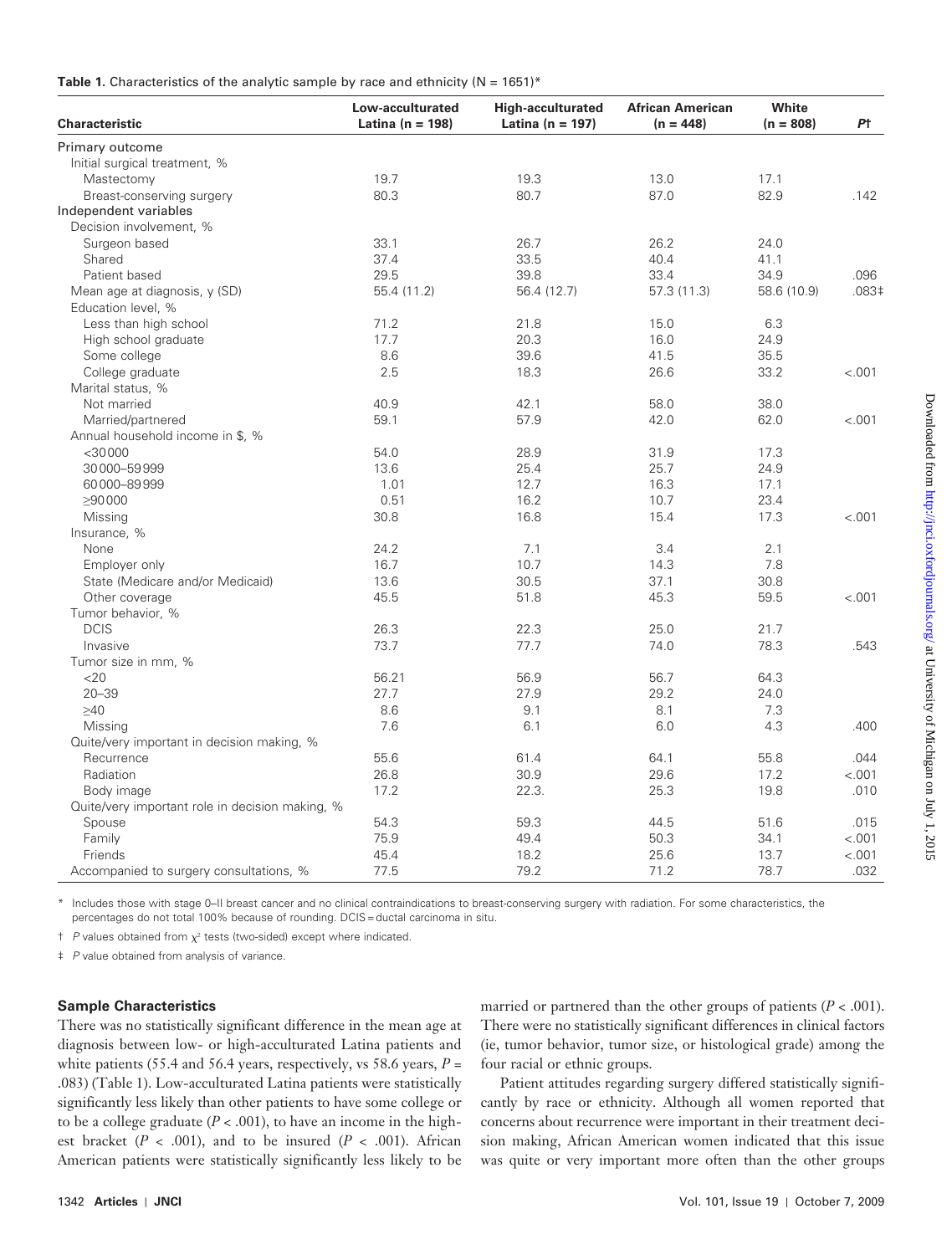(64.1% vs 55.6%, 61.4%, and 55.8% for low-acculturated Latina patients, high-acculturated Latina patients, and white patients, respectively;  $\chi^2$  statistic = 9.8,  $P = .044$ ) (Table 1). White women were least likely to indicate that radiation concerns were quite or very important (17.2% vs 26.8%, 30.9%, and 29.6% for white patients vs low-acculturated Latina patients, high-acculturated Latina patients, and African American patients, respectively;  $\chi^2$ statistic =  $37.5$ ,  $P < .001$ ) (Table 1). High-acculturated Latina and African American patients reported that body image concerns were quite or very important in their treatment decision making more often than other groups (22.3% for high-acculturated Latina patients and 25.3% for African American patients vs 17.2% for low-acculturated Latina patients and 19.8% for white patients;  $\chi^2$ statistic = 13.2,  $P = .01$ ) (Table 1).

Although most women reported having had a family member or friend accompany them during surgical consultations, African American women were least likely to report having been accompanied (71.2% vs 77.5%, 79.2%, and 78.7% for African American vs low-acculturated Latinas, high-acculturated Latinas, and white women, respectively;  $\chi^2$  statistic = 10.6,  $P = .032$ ). African American women were the least likely to indicate that their spouse was very important in decision making (44.5% for African American vs 54.3% for low-acculturated Latina patients, 59.3% for high-acculturated Latina patients, and 51.6% for white patients;  $\chi^2$  statistic = 12.4, *P* = .015). Family was most important in decision making for low-acculturated Latinas; 75.9% of low-acculturated Latina women said family was very important in decision making compared with 49.4% of high-acculturated Latina women, 50.3% of African American women, and  $34.1\%$  of white women ( $P < .001$ ). Low-acculturated Latina women were also much more likely to state that friends were very important in decision making compared with the other groups  $(P < .001)$ .

#### **Decision Involvement and Initial Mastectomy**

We examined the proportion of respondents who received mastectomy initially by categories of decision involvement (surgeon based, shared, or patient based) and race or ethnicity (Figure 2). For each racial or ethnic group, the proportion of women who received mastectomy initially was substantially greater among women who reported a patient-based decision compared with those who reported a shared or surgeon-based decision  $(P = .022)$ for low-acculturated Latina patients, *P* < .001 for high-acculturated Latina, African American, and white patients).

# **Patient Attitudes About Surgery and the Role of Others in Decision Making**

We next examined the proportion of respondents who received initial mastectomy by patient attitudes about recurrence, radiation, and body image (Figure 3). Women who reported that concerns about recurrence and radiation were very important in their decision making received mastectomy statistically significantly more often than women for whom concerns about these issues were of little importance  $(P = .003$  for recurrence,  $P < .001$  for radiation). Conversely, those who were quite or very concerned about body image were less likely to receive initial mastectomy compared with those who were not very or moderately concerned  $(P=.22)$ .

Women who had a friend or family member accompany them to the surgical consultation were statistically significantly more likely to receive initial mastectomy than those who attended the surgical consultation alone (18.5% vs 12.1%;  $\chi^2$  statistic = 8.5, *P* = .004). Women who said that their spouse was very important in decision making were statistically significantly less likely to receive initial mastectomy than those who indicated their spouse was not or a little important (14.5% vs 18.3%;  $\chi^2$  statistic = 3.5, *P* = .063). Women who said family or friends were very important in decision making were no more or less likely to receive mastectomy than those who said family or friends were not or a little important (data not shown).

## **Multivariable Regression**

We used logistic regression models that adjusted for clustering of patients within specific surgeons to evaluate factors associated with initial mastectomy use after (Table 2). In model 1, which adjusted



**Figure 2.** Association between patient involvement in decision making and receipt of mastectomy, by race and ethnicity. Includes women with stage 0-II breast cancer and no clinical contraindications to breastconserving surgery with radiation (N = 1651). P values are based on  $\chi^2$ tests (two-sided) for differences in decision involvement and receipt of mastectomy for each racial or ethnic group.



**Figure 3.** Association between patient attitudes about surgery and receipt of mastectomy. Includes women with stage 0-II breast cancer and no clinical contraindications to breast-conserving surgery with radiation (N = 1651). P values are based on  $\chi^2$  tests (two-sided) for differences in degree of importance of each attitude (not/a little vs quite/very important) in surgical decision making and receipt of mastectomy.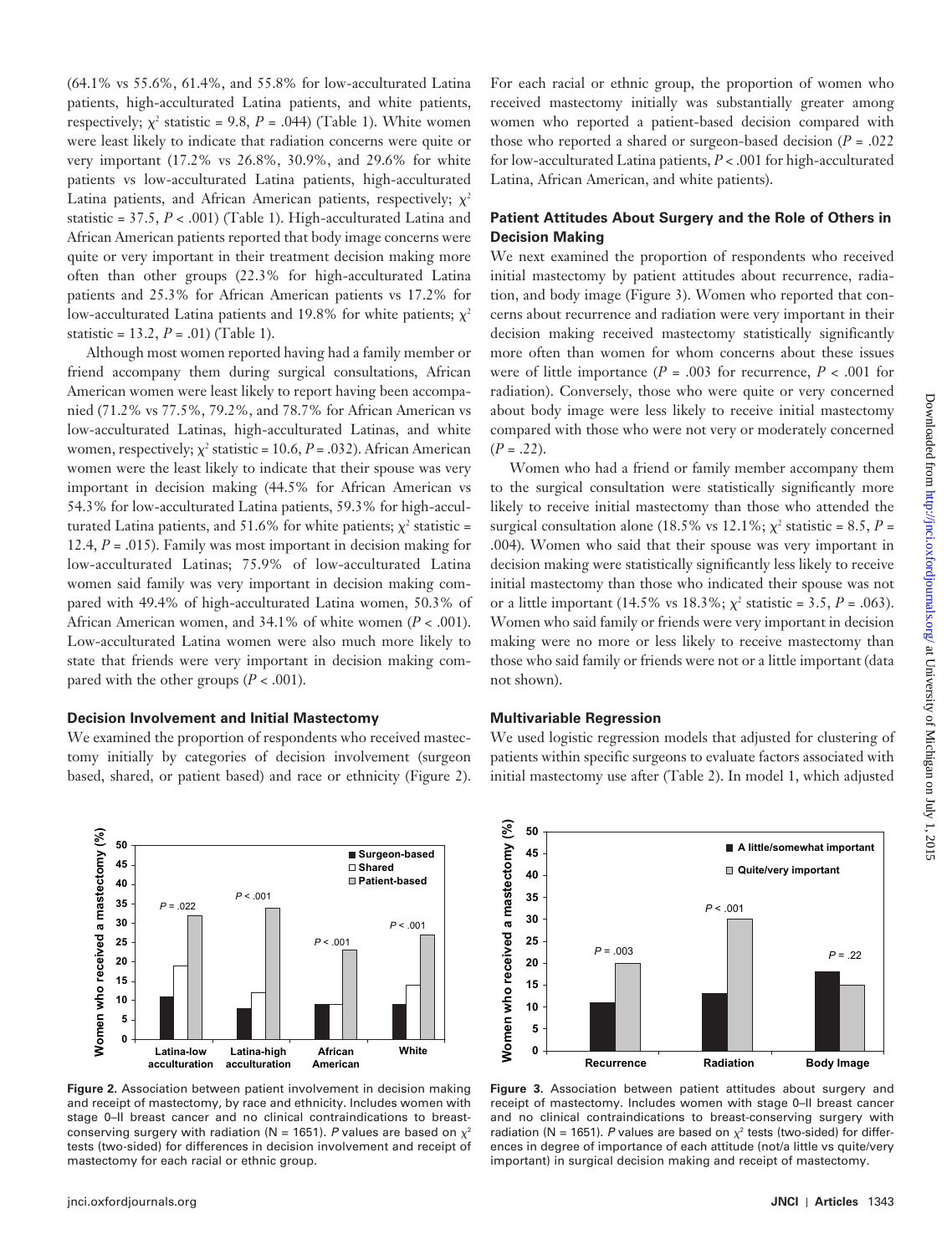|  |  |  |  |  |  |  |  | Table 2. Logistic regression modeling of factors associated with initial receipt of mastectomy (N = 1651)* |  |  |
|--|--|--|--|--|--|--|--|------------------------------------------------------------------------------------------------------------|--|--|
|--|--|--|--|--|--|--|--|------------------------------------------------------------------------------------------------------------|--|--|

| Factor                                       | Model 1, RR (95% CI) | Model 2, RR (95% CI)  | Model 3, RR (95% CI)  |
|----------------------------------------------|----------------------|-----------------------|-----------------------|
| Decision involvement                         |                      |                       |                       |
| Surgeon based                                | 1.00 (Referent)      | 1.00 (Referent)       | 1.00 (Referent)       |
| Shared                                       | 1.35 (0.99 to 1.59)  | 1.33 (0.91 to 1.88)   | 1.37 (0.87 to 2.03)   |
| Patient based                                | 2.58 (2.02 to 3.16)  | 2.53 (1.92 to 3.16)   | 2.77 (2.05 to         |
| Wald $\chi^2$ statistic (P)                  | $55.65$ ( $< .001$ ) | $52.32$ ( $< .001$ )  | $52.02$ ( $< .001$ )  |
| Race/ethnicity                               |                      |                       |                       |
| White                                        | 1.00 (Referent)      | 1.00 (Referent)       | 1.00 (Referent)       |
| Latina-low acculturation                     | 1.21 (0.74 to 2.09)  | 1.11 (0.66 to 1.74)   | 1.24 (0.70 to 2.00)   |
| Latina-high acculturation                    | 1.04 (0.66 to 1.56)  | $0.92$ (0.57 to 1.41) | $0.92$ (0.54 to 1.46) |
| African American                             | 0.72 (0.49 to 1.03)  | $0.60$ (0.41 to 0.89) | 0.58 (0.37 to 0.86)   |
| Wald $\chi^2$ statistic (P)                  | 4.67(.213)           | 8.79(.063)            | 9.07(.061)            |
| Quite/very important in decision making      |                      |                       |                       |
| Recurrence concerns                          |                      | 1.66 (1.28 to 2.10)   | 1.80 (1.22 to 2.34)   |
| Radiation concerns                           |                      | 2.35 (1.88 to 2.85)   | 2.22 (1.70 to 2.79)   |
| Body image concerns                          |                      | $0.47$ (0.30 to 0.74) | $0.55$ (0.33 to 0.86) |
| Quite/very important role in decision making |                      |                       |                       |
| Spouse                                       |                      |                       | 0.53 (0.36 to 0.78)   |
| Family                                       |                      |                       | 1.05 (0.77 to 1.53)   |
| Friends                                      |                      |                       | 1.04 (0.66 to 1.56)   |
| Accompanied to surgery consultations         |                      |                       | 1.62 (1.14 to 2.21)   |

Includes women with stage 0-II breast cancer and no clinical contraindications to breast-conserving surgery with radiation. All logistic regression models were adjusted for age at diagnosis, education level, annual household income, insurance status, tumor behavior, tumor size, and tumor histology, and SEs were adjusted for clustering within surgeons. The variables included in model 1 were patient involvement in decision making and race or ethnicity, controlling for all other demographic and clinical factors. Model 2 additionally controlled for patient attitudes regarding recurrence, radiation, and body image, and model 3 additionally controlled for the four questions that measured the role of others in decision making. Odds ratios and 95% confidence intervals were corrected to approximate the risk ratio as described by Zhang and Yu (57). — = not applicable. CI = confidence interval; RR = risk ratio.

for demographic and clinical factors, women who reported a patient-based decision were more than twice as likely as those who reported a surgeon-based decision to have received initial mastectomy (estimated  $RR = 2.58, 95\% \text{ CI} = 2.02 \text{ to } 3.16$ ). Women who reported a shared decision were somewhat more likely to have received a mastectomy than those who reported a surgeon-based decision (estimated RR =  $1.35$ , 95% CI = 0.99 to 1.59), but this association was not statistically significant. Patient involvement in decision making was statistically significantly associated with the initial receipt of mastectomy (Wald  $\chi^2$  statistic = 55.65, *P* < .001), whereas race or ethnicity was not (Wald  $\chi^2$  statistic = 4.67, *P* = .213).

In model 2, inclusion of each of the patient attitudes did not substantially affect the association between patient decision involvement and receipt of mastectomy, even though each patient attitude was independently associated with receipt of initial mastectomy. For example, women who reported that concerns about recurrence or radiation were very important in their treatment decision making were statistically significantly more likely to receive mastectomy initially than those who reported that these factors were of less or moderate importance (for concerns about recurrence, estimated  $RR = 1.66$ , 95% CI = 1.28 to 2.10; for concerns about radiation, estimated  $RR = 2.35$ , 95%  $CI = 1.88$  to 2.85). Conversely, women who reported that concern about body image was a very important factor in their surgery decision were statistically significantly less likely to receive mastectomy initially than those who reported that concern about body image was of less or moderate importance (estimated RR =  $0.47$ ,  $95\%$  CI =  $0.30$  to 0.74).

In model 3, which additionally controlled for the role of others in the woman's decision making, women who said their spouse's opinion was very important to their decision making were statistically significantly less likely to receive initial mastectomy than

those who placed less weight on their spouse's opinion (estimated  $RR = 0.53$ , 95% CI = 0.36 to 0.78). However, there was no statistically significant association between the importance of the opinions of family or friends and receipt of initial mastectomy. Having a family member or friend accompany the woman during surgical consultations was statistically significantly and positively associated with receipt of initial mastectomy (estimated  $RR = 1.62$ , 95%  $CI =$ 1.14 to 2.21). Inclusion of these factors into model 3 also did not substantially alter the association between patient involvement in decision making and mastectomy use. All statistically significant associations between independent variables and mastectomy use remained the same in terms of effect size and level of statistical significance as those in model 3, when the analyses were restricted to women who were married or partnered (data not shown). None of the two-way interactions was statistically significant (data not shown); therefore, the models are presented without the addition of these interaction terms.

# **Discussion**

Consistent with our hypothesis that more patient involvement in decision making would be associated with greater receipt of mastectomy, greater self-assessed patient involvement in surgical treatment decision making was statistically significantly associated with the receipt of mastectomy as the initial surgical procedure of definitive intent. Our study also showed an association between more patient involvement in decision making and receipt of mastectomy in all four racial or ethnic groups. We found that patient attitudes about recurrence, radiation, and body image were associated with initial mastectomy use and that the patient's family and friends may affect their decision-making process. Our results suggest that for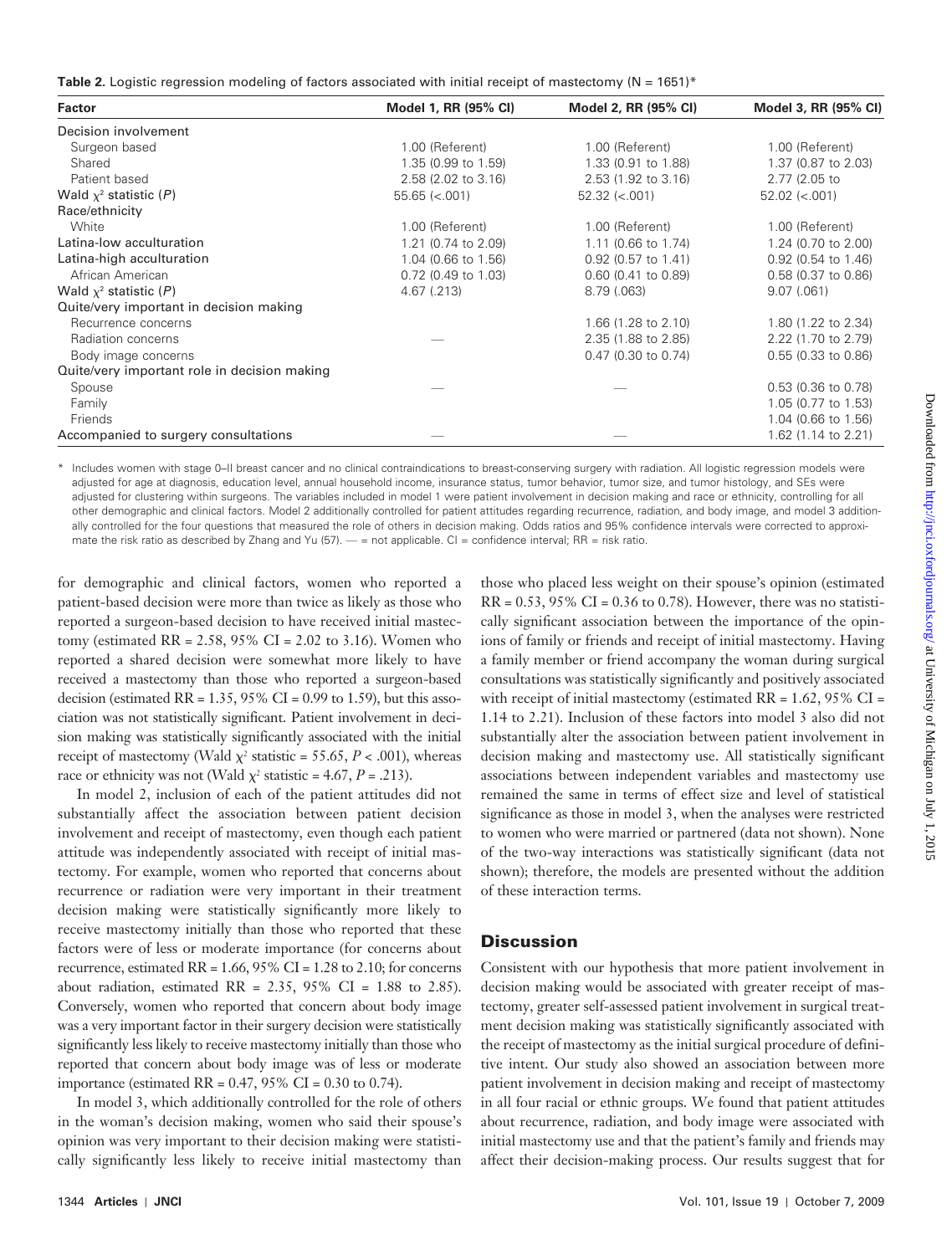some women, the choice of mastectomy is based on personal preferences for the procedure, thus bringing into question the use of breast-conserving surgery with radiation as a quality indicator for treatment of early-stage breast cancer  $(5-7, 58)$ .

Although a number of studies have documented the variation in patient involvement regarding decision about treatment for breast cancer (19-27), only a few  $(25,27)$  have evaluated the association between patient decision involvement and initial treatment utilization and none has included large samples of Latinas. Moreover, the results from research linking decision making to treatment use have been mixed. For example, Mandelblatt et al. (27) found that younger breast cancer patients and those who were accompanied to treatment appointments more often reported a shared surgical treatment decision process but that a shared treatment decision was not associated with treatment utilization. By contrast, Katz et al. (25) found that greater patient involvement in decision making was associated with greater use of mastectomy, which is consistent with our results. Our results differ from those of Katz et al. in that we observed a strong association between patient-reported involvement in surgical decision making and receipt of mastectomy for all racial and ethnic groups, including less acculturated Latinas, whereas Katz et al. observed this association primarily for whites. Our study also expands on their results in that we found that patient concerns about recurrence, radiation, and body image were associated with surgical choice in a larger, more diverse sample. Although both studies used the same measures of patient attitudes about surgical decision-making process (ie, concerns about recurrence, radiation, and body image), the differing results may reflect the fact that we focused on decision making for the initial surgical treatment, had more precise measures of clinical contraindications to the different surgery options, and included a large sample of Latinas, both low and highly acculturated.

Our results are also consistent with recent work by Collins et al. (28), which showed that patient choice of mastectomy was associated with the desire for peace of mind and to avoid radiation. Collins et al. also found that women who valued keeping their breast more often chose breast-conserving surgery with radiation, similar to our result that concern about body image was associated with lower receipt of mastectomy and greater receipt of breastconserving surgery. Fear of recurrence has also been associated with mastectomy use in two smaller studies  $(59, 60)$ . These studies and our results suggest that some women make a patient-driven decision about having a mastectomy that is based on issues that are important to them. However, because not all treatment decisions are made based on accurate knowledge about treatment risks and benefits (47), it is important to ensure that patient-based decisions are both value based and informed (61). Although decision tools have been shown to improve patients' knowledge about breast cancer treatment options (62), incorporating patients' values into these tools remains a challenge (28).

To our knowledge, this is the first study to evaluate the role of the patient's family and friends in decision making and receipt of surgery for breast cancer. We found that women of different racial and ethnic backgrounds indicated that the opinions of their spouse, family, and/or friends were important in their decision making about surgical treatment and that less acculturated Latinas placed

the most importance on others' opinions. Several studies have found that an accompanying person is an important source of support for patients in surgical consultations  $(63-65)$ , but the association between the influence of others and treatment utilization has not been well explored. Some studies suggest that spouses play a role in breast cancer treatment decisions (63,64), but those studies were limited by small samples and the results were not linked to actual treatment choices. Our results suggest that a substantial proportion of women take their spouse's opinion into account when making treatment decisions and that those opinions may influence the woman's choice of treatment. Thus, spouses have a potentially important role in treatment discussions with the provider. In addition, our finding that having a family member or friend present during surgical consultations was associated with receipt of mastectomy initially also suggests that others may play an important role in shaping treatment discussions and, ultimately, decisions.

This study has some limitations. First, the measures used in this analysis came from patient self-report and may be subject to recall bias. Second, this study was cross-sectional and thus we could only examine associations between independent variables and the outcomes of interest. Third, this study was conducted in two geographic locations and the survey was only administered to women who could speak English or Spanish; therefore, the results may not be generalizable to other women with breast cancer. In addition, we could not control for site effects because of the insufficient numbers of Latinas in Detroit. Although we controlled for the effects of individual surgeons on the results, we were not able to control for other system factors, such as the treating hospital. We also could not evaluate decision making among Latina subgroups (eg, Mexican or Puerto Rican women). Finally, some measures, such as decision involvement and patient attitudes, have not been validated in Spanish-speaking populations.

Despite these limitations, our findings confirm that patient involvement in decision making has important implications for surgical choices among breast cancer patients. Furthermore, patients' attitudes about disease recurrence, the effects of radiation, and the impact of surgery on body image play a powerful role in their treatment decisions. To ensure that these decisions are fully informed, surgeons must communicate information about the risks and benefits of all options, while also helping patients clarify their own treatment preferences  $(28, 61)$ . Doing so may be particularly challenging for providers when their patients face language or acculturation barriers. Our finding that most patients arrive at their first consultation with a family member or friend suggests an opportunity for clinicians to deliver information to individuals who may play a key role in helping patients make treatment decisions. Furthermore, given that many patients, particularly less acculturated Latinas, reported that they relied on their family or friends for help in decision making, an approach to decision making that involves the patient and her important sources of support may improve the delivery of complex treatment information. Decision tools directed to patients and those involved in decision making, such as family members and friends, may improve patients' understanding of the issues related to recurrence and treatment effects and help patients clarify their decision preferences.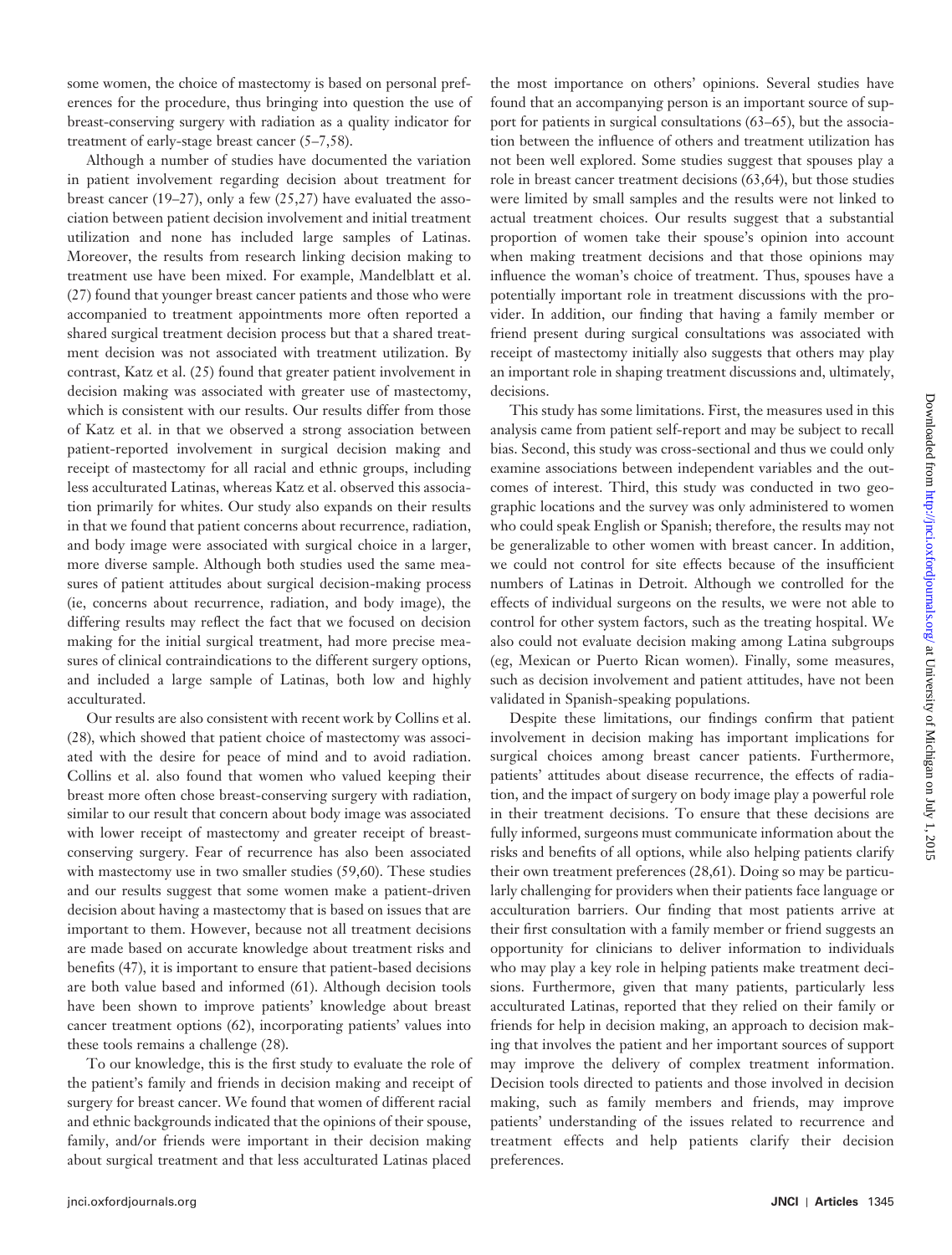## **References**

- 1. Clark M, Collins R, Darby S, et al. Effects of radiotherapy and of differences in the extent of surgery for early breast cancer on local recurrence and 15-year survival: an overview of the randomized trials. *Lancet*. 2005;366(9503):2087-2106.
- 2. Scarth H, Cantin J, Levine M. for the Steering Committee on Clinical Practice Guidelines for the Care and Treatment of Breast Cancer. Clinical practice guidelines for the care and treatment of breast cancer: mastectomy or lumpectomy? The choice of operation for clinical stages I and II breast cancer (summary of 2002 update). *Can Med Assoc*  $\tilde{f}$ . 2002;167(2):  $154 - 155$ .
- 3. Fisher B, Anderson S, Bryant J, et al. Twenty-year follow-up of a randomized trial comparing total mastectomy, lumpectomy and lumpectomy plus irradiation for the treatment of invasive breast cancer. *N Engl 7 Med.* 2002;347(66):1233-1241.
- 4. Veronesi U, Cascinelli N, Mariani L, et al. Twenty-year follow-up of a randomized study comparing breast conserving surgery with radical mastectomy for early breast cancer. *N Engl J Med.* 2002;347(16):1227-1232.
- 5. Katz SJ, Hawley ST. From policy to patients and back: surgical treatment decision making for patients with breast cancer. *Health Aff.* 2007;26(3): 761-769.
- 6. Breast Cancer Quality Indicators: breast conservation surgery . [http :// www .](http://www.healthsystem.virginia.edu/internet/quality/breastcancer/conserve.cfm) [healthsystem . virginia . edu / internet / quality / breastcancer / conserve . cfm](http://www.healthsystem.virginia.edu/internet/quality/breastcancer/conserve.cfm). Accessed January 12, 2009.
- 7. Agency for Healthcare Research and Quality. Measuring the quality of breast cancer care in women. *Evidence report/technical summary*. 105. http://www.ahrq.gov. Accessed January 12, 2009.
- 8. *Surveillance Research Program, National Cancer Institute SEER\*Stat Software .*  Version 6.5.1. http://seer.cancer.gov/seerstat. Accessed August 6, 2009.
- 9. Mastectomies on the rise and MRI use may explain part of the trend [2008 American Society of Clinical Oncology abstract 509] .
- 10. Locker GY, Sainsbury JR, Cuzick J, ATAC Trialists' Group. Breast surgery in the 'Arimidex, Tamoxifen Alone or in Combination' (ATAC) trial: American women are more likely than women from the United Kingdom to undergo mastectomy. *Cancer*. 2004;101(4):735-740.
- 11. Wennberg JE. Variation in use of Medicare services among regions and selected academic medical centers: is more better? The Commonwealth Fund publication 874, *December*, 2005.
- 12. McCahill LE, Privette AR, Hart MR, et al. Are mastectomy rates a reasonable quality measure of breast cancer surgery?  $Am \nmid T \nmid Surg. 2009; 197(2)$ : 216-221.
- 13. Morrow M, White J, Moughan J, et al. Factors predicting the use of breast conserving therapy in stage I and II breast carcinoma. *J Clin Oncol*. 2001;19(8):2254-2262.
- 14. Lantz PM, Zemechuk JK, Katz SJ. Is mastectomy over-used? A call for an expanded research agenda. *Health Serv Res.* 2002;37(2):417-431.
- 15. Felgren HM. Mastectomies, sometimes, unneeded, prevail. New York *Times.* January 23 2001. http://www.nytimes.com. Accessed January 12, 2009.
- 16. Institute of Medicine Report. Ensuring Quality Cancer Care. National Cancer Policy Board. *Institute of Medicine Report and National Research* Council. In: Hewitt M, Simone JV, eds. Washington, DC: National Academy Press; 1999:97.
- 17. Greer AL, Goodwin JS, Freeman JL, Wu ZH. Bringing the patient back in: guidelines, practice variations, and the social context of medical practice. *Int J Technol Assess Health Care*. 2002;18(4):747-761.
- 18. Polacek G, Ramos MC, Ferrer RL. Breast cancer disparities and decisionmaking among U.S. women. *Patient Educ Couns*. 2007;65(2):158-165.
- 19. Keating NL, Weeks J, Borbas C, Guadagnoli E. Treatment of early stage breast cancer: do surgeons and patients agree regarding whether treatment alternatives were discussed? *Breast Cancer Res Treat.* 2003;79(2):225-231.
- 20. Maly RC, Leake B, Silliman RA. Breast cancer treatment in older women: impact of the patient-physician relationship.  $\mathcal{J}Am\,$  Geriatr Soc. 2004;52(7): 1138 – 1145.
- 21. Siminoff LA, Graham GC, Gordon NH. Cancer communication patterns and the influence of patient characteristics: disparities in information-giving and affective behaviors. Patient Educ Couns. 2006;62(3): 355 – 360.
- 22. Janz NK, Wren PA, Copeland LA, et al. Patient-physician concordance: preferences, perceptions, and factors influencing the breast cancer surgical decision. *J Clin Oncol.* 2004;22(15):3091-3098.
- 23. Vogel BA, Helmes AW, Hasenburg A. Concordance between patients' desired and actual decision making roles in breast cancer care . *Psychooncology .*  2007:17(2):182-189.
- 24. Hawley ST, Lantz PM, Janz NK, et al. Factors associated with patient involvement in surgical treatment decision making for breast cancer. Patient Educ Couns. 2007;65(3):387-395.
- 25. Katz SJ, Lantz PM, Janz NK, et al. Patient involvement in surgical treatment decisions for breast cancer. *J Clin Oncol.* 2005;23(24):5526-5233.
- 26. Keating NL, Guadagnoli E, Landrum MB, Borbas C, Weeks JC. Treatment decision making in early-stage breast cancer: should surgeons match patients' desired level of involvement? *J Clin Oncol*. 2002;20(6):1473-1479.
- 27. Mandelblatt J, Kreling B, Figeuriedo M, Feng S. What is the impact of shared decision making on treatment and outcomes for older women with breast cancer? *J Clin Oncol.* 2006;24(30):4908-4913.
- 28. Collins ED, Moore CP, Clay KF, et al. Can women with early stage breast cancer make an informed decision for mastectomy? *I Clin Oncol.* 2009;27(4):519-525.
- 29. National Cancer Institute . National Institutes of Health. The President's Cancer Panel 2003-2004 Annual Report. Living Beyond Cancer: Finding a New Balance. http://deainfo.nci.nih.gov/ADVISORY/pcp/pcp03-04rpt/Survivorship.pdf. Accessed March 19, 2009.
- 30. Hawley ST, Janz NK, Hamilton A, et al. Latina patient perspectives on informed treatment decision making for breast cancer [published online ahead of print]. *Patient Educ Couns*. 2008 Nov;73(2):363-370.
- 31. Janz NK, Mujahid MS, Hawley ST, Griggs JJ, Hamilton A, Katz SJ. Racial/ethnic differences in adequacy of information and support for women with breast cancer. *Cancer*. 2008;113(5):1058-1067.
- 32. Maly RC, Umezawa Y, Ratliff CT, Leake B. Racial/ethnic group differences in treatment decision-making and treatment received among older breast carcinoma patients. *Cancer*. 2006;106(4):957-965.
- 33. Ashing-Giwa K, Padilla GV, Bohórquez DE, Tejero JS, Garcia M. Understanding the breast cancer experience of Latina women . *J Psychosoc Oncol.* 2006;24(3):19-52.
- 34. Katz SJ, Lantz PM, Parades Y, et al. Breast cancer treatment experiences of Latinas in Los Angeles County. *Am 7 Public Health.* 2005;95(12): 2225 – 2230.
- 35. Young JL Jr, Roffers SD, Ries LAG, Fritz AG, Hurlbut AA, eds. *SEER Summary Staging Manual –2000: Codes and Coding Instructions .* Bethesda, MD: National Cancer Institute, NIH Publication 01-4969; 2001.
- 36. SEER Training Module . *Cancer Registration and Surveillance modules .* U.S. National Institutes of Health, National Cancer Institute. http://training. seer.cancer.gov/. Accessed July 1, 2009.
- 37. Lowenstein C. Rapid case ascertainment. In: Hutchinson CL, Menk HR, Burch M, Gottschalk R, eds. *Cancer Registry Management Principles and* Practice. 2nd ed. Dubuque, IA: Kendall/Hunt Publishing Co; 1997.
- 38. Word D, Perkins JR. Building a Spanish surname list for the 1990's-a new approach to an old problem. U.S. Census Bureau, technical working *paper 13 .* 1996 .
- 39. DillmanDA . *Mail and Telephone Surveys .* New York, NY : John Wiley and Sons Inc; 1978.
- 40. Cella D, Hernandez L, Bonomi AE, et al. Spanish language translation and initial validation of the functional assessment of cancer therapy quality of life instrument. *Med Care*. 1998;36(9):1407-1418.
- 41. Detroit, Michigan Population and Demographic Resources (US Census, 2000). http://detroit.areaconnect.com/statistics.htm. Accessed July 3, 2009.
- 42. National Comprehensive Cancer Network (NCCN) Treatment guidelines. http://www.nccn.org. Accessed June 19, 2009.
- 43. National Cancer Institute. Physician Data Query (PDQ): breast cancer treatment guidelines for health professionals. http://www.nci.nih.gov/cance rtopics/pdq/treatment/breast/HealthProfessional. Accessed June 19, 2009.
- 44. Anderson RM. Revisiting the behavioral model and access to medical care: does it matter? *J Health Soc Behav*. 1995;36:1-10.
- 45. Katz SJ, Lantz P, Janz NK, et al. Patterns and correlates of local therapy for women with ductal carcinoma-in-situ. *J Clin Oncol.* 2005;23:  $3001 - 3007$ .